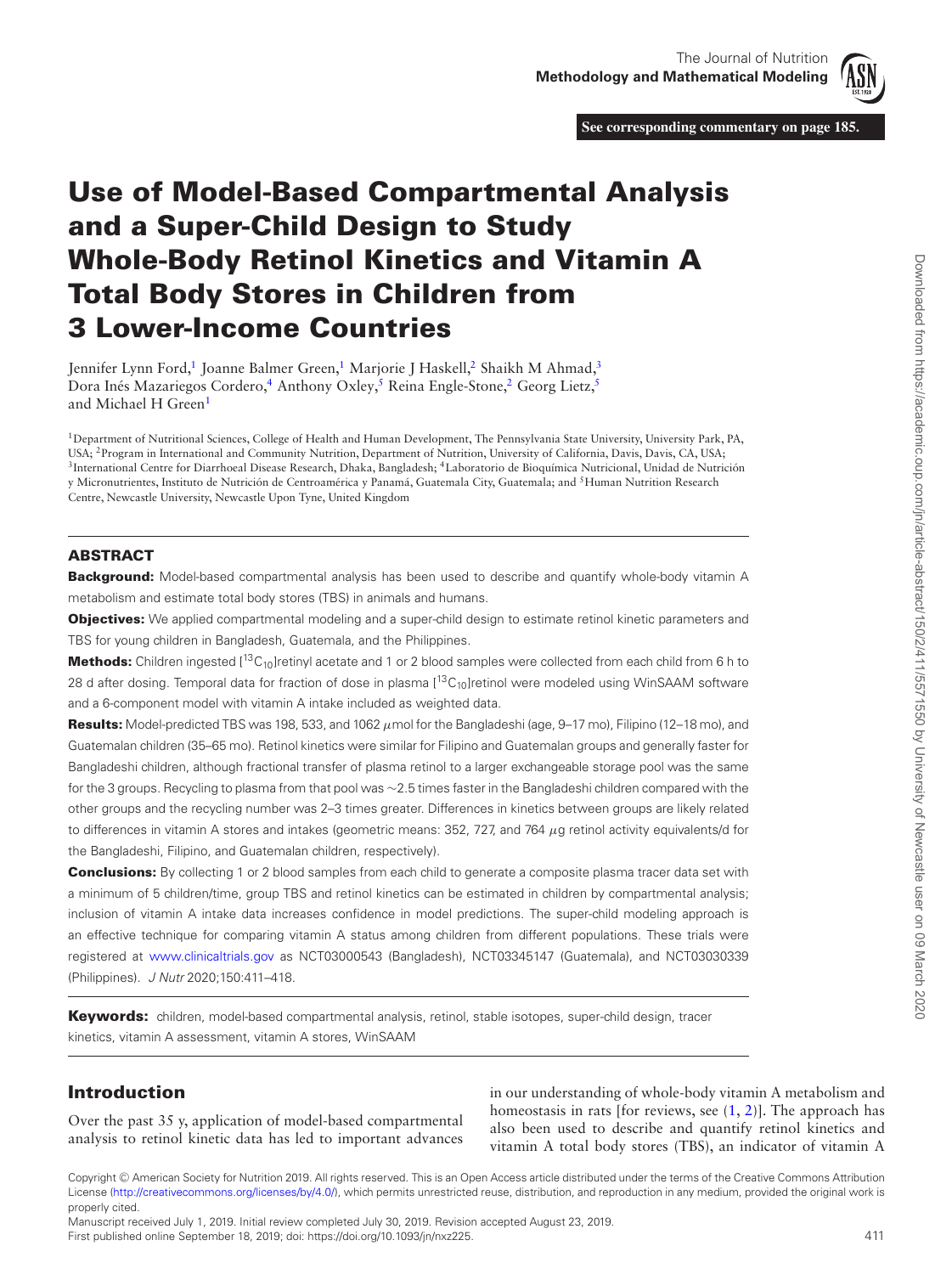status  $(3)$ , in humans [e.g., see  $(4, 5)$  $(4, 5)$  $(4, 5)$  and for reviews, see  $(2, 1)$  $(2, 1)$ [6,](#page-7-5) [7\)](#page-7-6)]. However, to date, only a few modeling studies have been done in children [\(8\)](#page-7-7). Thus, current knowledge is limited regarding potential differences in vitamin A kinetics in children compared with adults [as is the case in rats [\(9\)](#page-7-8)] and regarding possible developmental changes in vitamin A metabolism and TBS.

The main limitation to applying traditional modeling approaches in children is that frequent and repeated blood sampling is required to adequately define retinol kinetics over time. Thus, some researchers have used population-based ("super-child") approaches that require collection of only a few blood samples from each child; data from all children are combined into a composite (super-child) data set for analysis [\(10\)](#page-7-9). A population-based approach has been used in several previous vitamin A studies in young children [\(8,](#page-7-7) [11,](#page-7-10) [12\)](#page-7-11), including 2 experiments designed to determine group mean vitamin A kinetics and TBS in Mexican children aged 1–  $3 \text{ y } (8)$  $3 \text{ y } (8)$  and  $5-6 \text{ y } (12)$  $5-6 \text{ y } (12)$ . In both cases, TBS was also estimated for individual children using a retinol isotope dilution (RID) equation that included model-predicted values for the coefficients (*Fa* and *S*) used in the prediction equation to account for absorption, retention, and mixing of the tracer dose [\(13,](#page-7-12) [14\)](#page-7-13). In addition, a super-child modeling approach was recently tested using theoretical data and shown to provide accurate prediction of population TBS and adequate estimation of retinol kinetic parameters for the group [\(15\)](#page-7-14). The approach also provided accurate prediction of group-specific values for RID coefficients that, when used in the specified RID equation, resulted in good predictions of TBS in individuals.

The super-child approach has also been implemented in more recent studies designed to evaluate vitamin A status in children in Bangladesh, Guatemala, and the Philippines as part of the multisite Global Vitamin A Safety Assessment (GloVitAS) project. Viewed together, these studies provide extensive retinol kinetic data to which model-based compartmental analysis could be applied. Here, we present comparative results for retinol kinetics and TBS for children studied in these 3 countries based on population modeling of composite vitamin A tracer kinetic data sets. Modeling was also used to calculate groupspecific values for RID equation coefficients that will be useful in predicting TBS in individual subjects. Our results show that population modeling, with a reduced sampling burden on each subject, is a feasible approach for studying retinol kinetics and estimating TBS in children.

[Data supporting this publication are openly available at](https://doi.org/10.25405/data.ncl.9771902.v1) https://doi.org/10.25405 /data.ncl.9771902.v1.

Address correspondence to MHG (e-mail: [mhg@psu.edu\)](mailto:mhg@psu.edu).

## **Methods**

#### **Subjects**

For the GloVitAS studies, children were recruited in Bangladesh, Guatemala, and the Philippines; see **Supplemental Methods** for more details. In brief, anthropometric measurements obtained for all subjects at baseline included length or height and body weight; participant age was recorded; hemoglobin and C-reactive protein were measured in a capillary blood sample during screening; and vitamin A intakes were assessed. Written consent was obtained from mothers of all children and procedures were approved by the appropriate ethical review boards. In this paper, we focus on results related to the application of compartmental analysis to predict parameters describing whole-body vitamin A kinetics and TBS, as well as RID equation coefficients, for the 3 groups. Additional details related to methodologies, demographics, and TBS for individual subjects, as well as information about other measured variables that are beyond the scope of this paper, will be presented in related papers that are currently in preparation [Ahmad et al. (Bangladesh); Mazariegos Cordero et al. (Guatemala), and Haskell, Engle-Stone et al. (the Philippines)].

As summarized here and in Supplemental Methods, subjects in the 3 groups differed in age, dietary vitamin A intake, and participation in high-dose supplementation programs. Briefly, for the study in Bangladesh, children included in the current analysis  $(9-17 \text{ mo}; n = 87)$ had recently received a high-dose vitamin A supplement as part of a national vitamin A supplementation program and were consuming primarily breast milk; estimated vitamin A intakes ranged from ∼200 to 900  $\mu$ g retinol activity equivalents (RAE)/d. For the study in Guatemala, vitamin A intakes in the children included here  $(35-65 \text{ mo}; n = 135)$ were ∼150–2200 μg RAE/d. Children had not received high-dose vitamin A supplements in the previous 6 mo. Included Filipino children (12–18 mo;  $n = 120$ ) had received their most recent high-dose vitamin A capsule in the previous 1–6 mo and were consuming  $\sim$ 100–4300  $\mu$ g RAE/d.

#### **Study design**

On day 0, all children received an oral dose of 400  $\mu$ g (1.17  $\mu$ mol) [8-, 9-,10-,11-,12-,13-,14-,15-,19-,20-<sup>13</sup>C<sub>10</sub>]retinyl acetate (98.8% pure; Buchem BV) in 0.2 mL sunflower oil via direct displacement pipet; Bangladeshi children were then breastfed, Filipino children were either breastfed or provided a cracker with butter and jam, and Guatemalan children consumed a breakfast meal (fried black bean paste, scrambled eggs cooked with vegetable oil, white bread, and orange juice). All mothers were instructed to provide their child's usual diet for the duration of the study.

The original intention for the GloVitAS studies was to implement the following super-child design at all sites: there was to be a minimum of 50 children/group and 2 blood samples would be obtained from each child between 6 h and 28 d after isotope administration; all children would be sampled at 4 d and each child would be sampled at 1 additional, randomly assigned time (6, 9, or 12 h, and 1, 2, 7, 11, 16, 22, or 28 d). This protocol was used for the studies in Guatemala and the Philippines, but in the case of Bangladesh, the design was modified to accommodate other aspects of the study that are not included in the current analysis. Specifically, for Bangladeshi subjects, 1 blood sample was collected from each child during the 28 d experiment; 40 children were sampled at 4 d, 5–6 children were sampled at each of the remaining 10 times, and 4 of the children were sampled twice, at 22 and 28 d.

#### **Sample procedures and retinol analyses**

Venous blood (2–6 mL) was collected into tubes containing EDTA and tubes were transported on cold packs to the laboratory. Samples were centrifuged and resultant plasma was stored at –80◦C (Bangladesh and the Philippines) or –20◦C (Guatemala) until shipment on dry ice to Newcastle University for retinol analyses. Samples were protected from light during processing, storage, and shipment.

As described in Supplemental Methods, retinol was extracted from plasma using a modification of the method of Aebischer et al. [\(16\)](#page-7-15) and

Support for this work was provided by the Bill & Melinda Gates Foundation (Project Number OPP1115464).

Author disclosures: JLF, JBG, MJH, SMA, DIMC, AO, RE-S, GL, and MHG, no conflicts of interest.

Supplemental Methods, Supplemental Tables 1–3, Supplemental Discussion, Supplemental Figure 1, Supplemental WinSAAM Deck, and Supplemental References are available from the "Online Supporting Material" link in the online posting of the article and from the same link in the online table of contents at [http://jn.nutrition.org.](http://jn.nutrition.org)

JLF and MHG contributed equally to this work.

Abbreviations used: DR, disposal rate; DT, delay time;  $FD<sub>p</sub>$ , fraction of administered dose in plasma; FSD, fractional standard deviation; GloVitAS, Global Vitamin A Safety Assessment; RAE, retinol activity equivalent(s); RID, retinol isotope dilution; TBS, total body store(s); WinSAAM, Windows version of the Simulation, Analysis and Modeling software.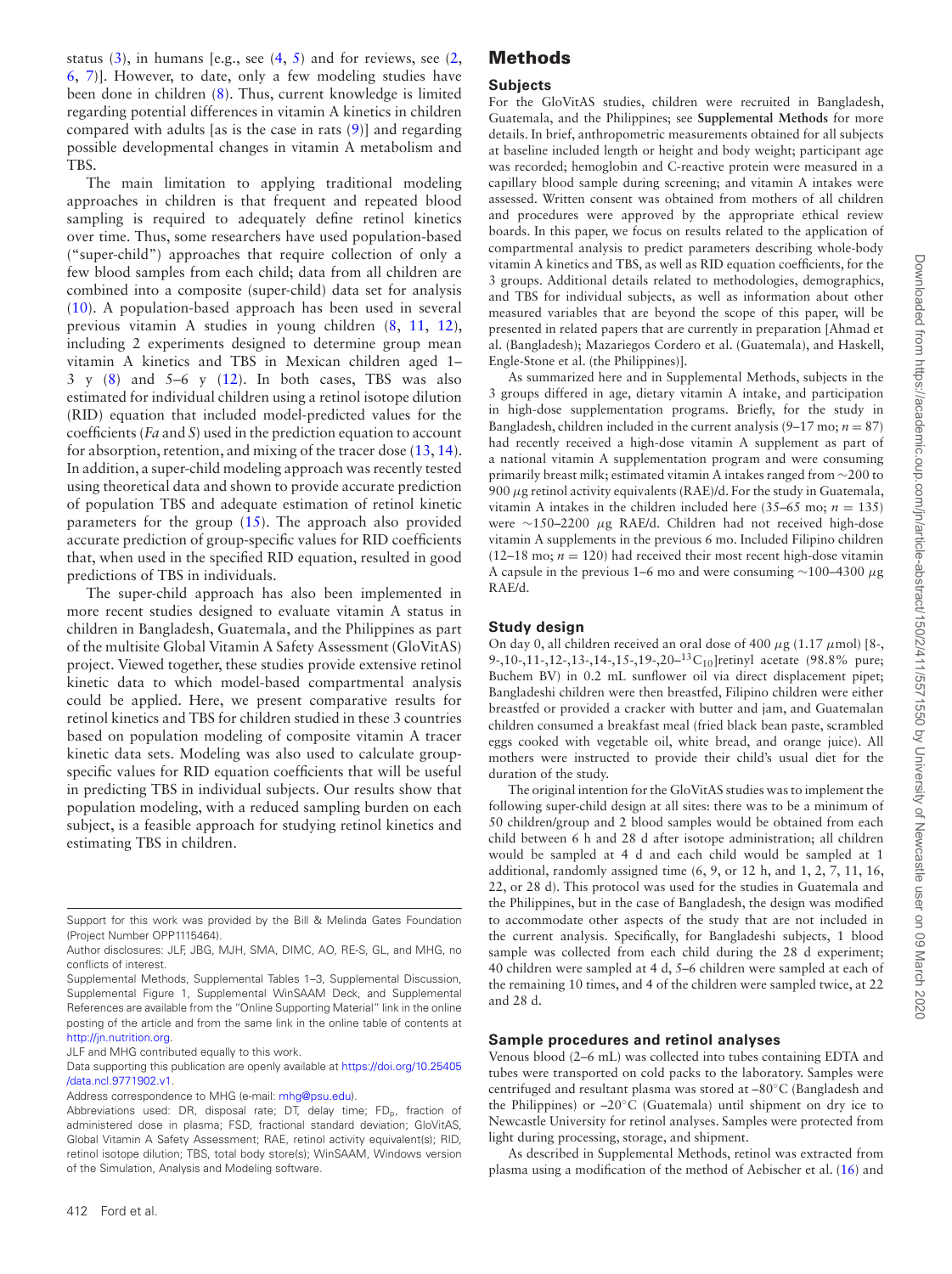<span id="page-2-0"></span>

**FIGURE 1** Proposed compartmental model for vitamin A kinetics in children. Circles represent compartments; the rectangles are delay elements; interconnectivities between components (arrows) are fractional transfer coefficients [L(I, J)s, or the fraction of retinol in compartment J transferred to compartment I each day]; and DT(I)s are delay times (or the time spent in delay element I). Delay element 3 is the site of introduction of ingested tracer (∗) and dietary vitamin A [U(3)]. Components 3 and 4 represent vitamin A digestion and absorption plus chylomicron processing until vitamin A uptake by hepatocytes (compartment 4). Retinol bound to retinol-binding protein is secreted from compartment 4 into plasma compartment 5, the site of sampling (triangle). Retinol in plasma can exchange with vitamin A in 2 extravascular pools (a larger compartment 6 and a smaller compartment 7) and it can also irreversibly enter component 8, hypothesized to be tissues from which vitamin A does not recycle. Compartment 6 and component 8 are the sites of irreversible loss from the system.

liquid chromatographic conditions were adapted from Kane and Napoli [\(17\)](#page-7-16). Selected reaction monitoring and quantification of  $[12C]$ retinol,  $[{}^{13}C_{10}]$ retinol, and  $[{}^{12}C]$ retinyl acetate (internal standard) were done as previously described [\(18\)](#page-7-17).

#### **Super-child data sets**

For each study, fraction of the dose  $(FD_p)$  of  $[^{13}C_{10}]$  retinol in plasma was calculated for each child at each sampling time as  ${[^{13}C_{10}]$ retinol ( $\mu$ mol/L) × estimated plasma volume (L)}/dose ( $\mu$ mol), where plasma volume was estimated with use of the regression equation of Linderkamp et al. [\(19\)](#page-7-18) (see Supplemental Methods). Composite (population) super-child data sets were generated for modeling by calculating the geometric mean of the actual sampling times and  $FD<sub>p</sub>$  at each time. Plasma retinol pool size ( $\mu$ mol) was calculated for each child at each sampling time as plasma retinol concentration  $(\mu \text{mol/L}) \times$  estimated plasma volume, where retinol concentration was calculated as  $\mu$ mol/L [<sup>13</sup>C]retinol +  $\mu$ mol/L [<sup>12</sup>C]retinol. Then, geometric mean plasma retinol pool size was calculated based on all samples in each study and used in the steady state model solution (see next section).

#### **Kinetic analysis**

For each study, data for geometric mean  $FD<sub>p</sub>$  were plotted versus time (6 h to 28 d) to generate composite (super-child) isotope response curves. Then, model-based compartmental analysis was applied using the Windows version of the Simulation, Analysis and Modeling software [WinSAAM version 3.3.0 [\(20–22\)](#page-7-19)] in light of a 6-component model describing whole-body vitamin A kinetics in children (**[Figure 1](#page-2-0)**). The model shown in [Figure 1](#page-2-0) and described in the figure legend was derived from a previous model [\(8\)](#page-7-7), but includes updated hypotheses that are justified in more detail in Supplemental Methods. Briefly, in

addition to irreversible loss from the larger storage pool (compartment 6), the current model includes an additional site of output after retinol in plasma compartment 5 is transferred, for functional use or nonfunctional disposal, to tissues from which there is no retinol recycling (delay component 8). This pathway has been included in 1 previously published model for vitamin A metabolism in humans [\(23\)](#page-7-20), but not in others [\(4,](#page-7-3) [8\)](#page-7-7). Here, we added it to reflect the likely transfer of absorbed retinol and its use by tissues from which there is no recycling, thus accounting for the portion of ingested vitamin A that is absorbed but not retained [\(24–26\)](#page-7-21). We used a delay component (rather than a compartment) to reflect the assumption that there would be a finite amount of time  $[DT(8) = 75$  min; see Supplemental Methods] between tissue uptake of retinol and its catabolism; and we partitioned the rate of loss from tissues so that 50% of the output was from tissue component 8 and 50% was from storage compartment 6. For the former, the value for L(8,5) was calculated as follows and fixed in the model for each group: assuming a steady state and 80% absorption efficiency [\(24,](#page-7-21) [27\)](#page-7-22), vitamin A disposal rate (DR;  $\mu$ mol/d) was estimated for each data set as geometric mean adjusted vitamin A intake (see next paragraph) [U(3)]  $\times$  0.8; then, the value calculated for 50% of the DR was divided by the plasma retinol pool size [M(5),  $\mu$ mol] to calculate L(8,5) (d<sup>-1</sup>).

Once a satisfactory fit was obtained between observed data and model predictions by manual curve fitting, weighted nonlinear regression analysis was performed in WinSAAM to estimate final values for model parameters. Specifically, for each super-child data set, geometric mean FDp data were weighted using a fractional standard deviation (FSD) of 0.05 at all times, except at 4 d when the weight was increased to 0.025 because of the larger number of samples at that time. Geometric mean adjusted vitamin A intake for included children from each country was added in the model as weighted input, using an FSD of 0.05 [\(28\)](#page-7-23). Because assessed intake included both preformed vitamin A and provitamin A, the estimated value for provitamin A carotenoids (as RAE) was adjusted to the equivalent amount of preformed vitamin A (see Supplemental Methods for details). Final values for parameters provided by nonlinear regression included delay times [DT(I)s, or the time spent in delay component I] and fractional transfer coefficients [L(I, J)s, or the fraction of retinol in compartment J transferred to compartment I each day] and their statistical uncertainties (FSDs). Then, geometric mean plasma retinol pool size was fixed and, using a steady state solution, compartment masses [M(I)], including vitamin A masses in compartments 6 and 7 (TBS), and transfer rates [R(I, J)], including DR, were calculated in WinSAAM. Other parameters such as days of vitamin A stores, system fractional catabolic rate, transit times, residence times, and recycling number and time were also calculated; see Cifelli et al. [\(2\)](#page-7-1) for additional details.

#### **Determination of coefficients for use in RID equations**

We also used the super-child model to calculate group-specific values for the coefficients *Fa* and *S* that are included in RID equations such as the one presented by Green et al. [\(14\)](#page-7-13), which can be used to predict vitamin A TBS in individuals. In the equation TBS =  $Fa \times S \times 1/SA_p$ [\(14\)](#page-7-13), *Fa* is the fraction of the oral tracer dose absorbed and retained in stores (compartments 6 and 7; [Figure 1\)](#page-2-0) at time *t*; it was calculated from the model as  $[F(6)_t + F(7)_t]$ , where  $F(I)$  is the fraction of an orally administered tracer dose in compartment I as a function of time. *S* is retinol specific activity in plasma/stores at time *t* and was calculated as  $[F(5)_t / M(5)] / { [F(6)_t + F(7)_t] / [M(6) + M(7)] }.$ 

#### **Data manipulations and statistics**

Data were managed in Microsoft Excel. Graphics were created using Microsoft PowerPoint and Adobe Photoshop [\(Figure 1\)](#page-2-0) and GraphPad Prism 7.0 for Windows (**[Figures 2](#page-3-0)** and **[3](#page-3-1)**). For modeling, parameter identifiability was evaluated based on values for parameter FSDs calculated using WinSAAM [\(20\)](#page-7-19).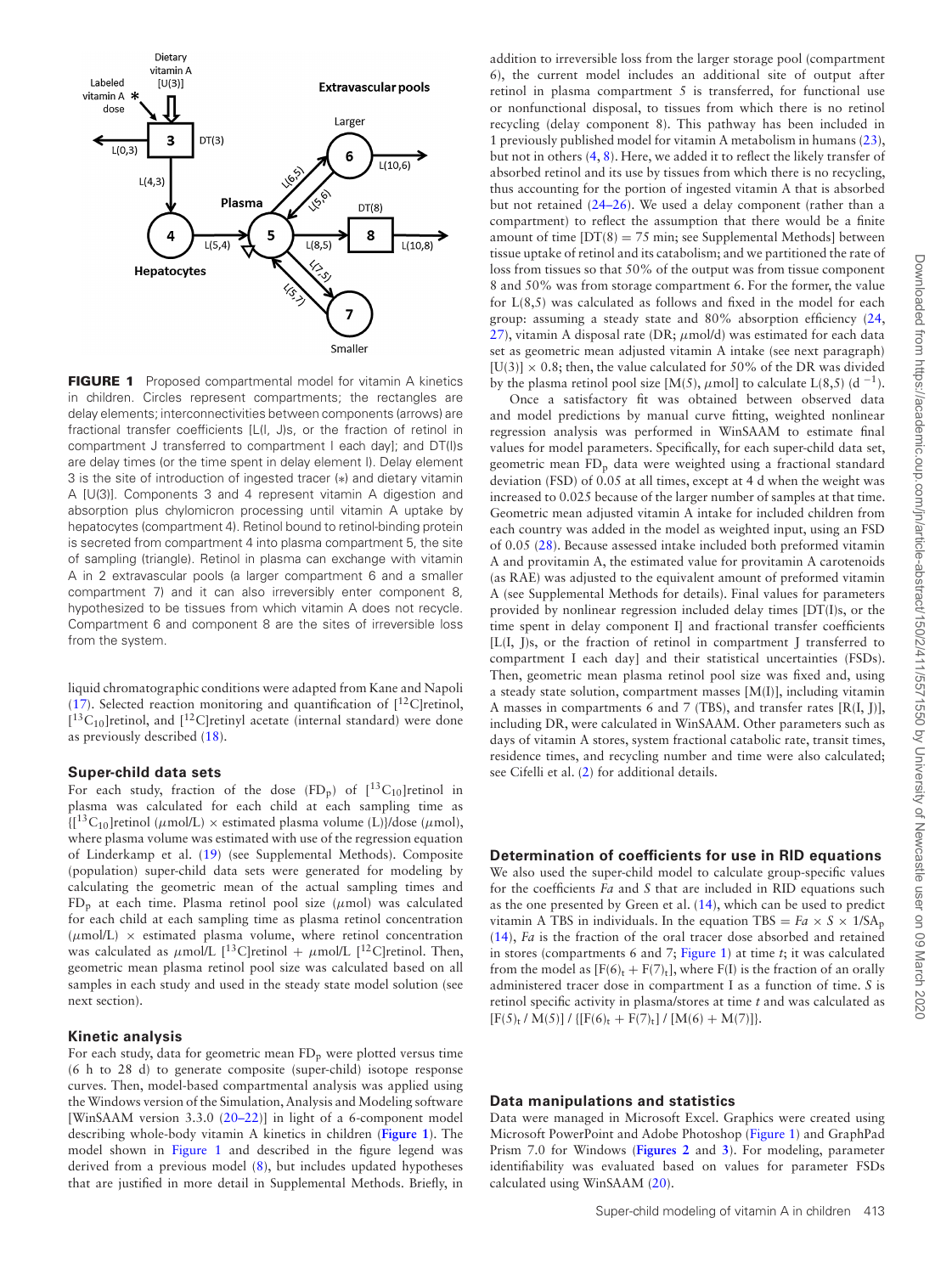<span id="page-3-0"></span>

**FIGURE 2** Geometric mean observed and model-predicted fraction of dose for  $[^{13}C_{10}]$ retinol in plasma simulated to 40 d (A) or 5 d (B) for Bangladeshi, Guatemalan, and Filipino children. Symbols are observed data and lines are model simulations. For the Bangladeshi group, the super-child data set included 5–6 children/time except at 4 d when there were 40 children; for the Filipino group, there were 9–13 children/time and 112 at 4 d; the Guatemalan group included 8–16 children/time and 135 at 4 d. Mean data for each group were fit independently using the model shown in [Figure 1.](#page-2-0) The modelcalculated weighted sums of squares for plasma were 6.2E-07, 1.9E-08, and 5.6E-08 for the Bangladeshi, Filipino, and Guatemalan groups, respectively.

### **Results**

#### **Group characteristics**

Group mean ages were 12, 14, and 50 mo for the Bangladeshi, Filipino, and Guatemalan children, respectively, and corresponding mean body weights were 8.4, 8.8, and 15 kg. Group mean plasma retinol concentrations were 0.785, 1.02, and 1.24  $\mu$ mol/L, and geometric mean vitamin A intakes based on dietary assessment were 352, 727, and 764 μg RAE/d, respectively.

#### **Kinetic data and modeling analysis**

For modeling, each super-child data set (i.e., observed geometric mean data for  $FD_p$  versus time) was fit using the model shown in [Figure 1,](#page-2-0) with all model parameters adjustable except that  $L(4,3)$  was fixed at 0.8 and  $L(0,3)$  at 0.2 to reflect an absorption efficiency of 80%,  $DT(8)$  was fixed at 75 min, and  $L(8,5)$  was fixed at the value calculated for each group to reflect 50% of

<span id="page-3-1"></span>

**FIGURE 3** Geometric mean observed and model-predicted fraction of dose for  $[{}^{13}C_{10}]$ retinol in plasma versus time for Bangladeshi, Guatemalan, and Filipino children. Symbols are observed data and lines are model simulations using the partially parallel model (see Results). For the Bangladeshi group, the super-child data set included 5–6 children/time except at 4 d when there were 40 children; for the Filipino group, there were 9–13 children/time and 112 at 4 d; the Guatemalan group included 8–16 children/time and 135 at 4 d. Mean data for the 3 groups were fit with use of a partially parallel modeling approach (see Methods for details); the model is shown in [Figure 1.](#page-2-0) The model-calculated weighted sums of squares for plasma were 2.4E-07, 4.8E-08, and 8.8E-08 for the Bangladeshi, Filipino, and Guatemalan groups, respectively.

the DR leaving the system via the nonexchangeable tissue pool (component 8). Values for vitamin A intake used as weighted modeling input, adjusted to include provitamin A carotenoids, were 1.24, 2.56, and 2.83  $\mu$ mol RAE/d (356, 733, and 810  $\mu$ g RAE/d) for the Bangladeshi, Filipino, and Guatemalan groups.

Observed data to 28 d and model predictions simulated to 40 d are presented in [Figure 2](#page-3-0) for the 3 groups and corresponding model results are presented in **Supplemental Table 1**. The steady state model solution predicted a TBS (vitamin A in compartments 6 plus 7) of 199  $\mu$ mol for the Bangladeshi children,  $535 \mu$ mol for the Filipino children, and  $1068$   $\mu$ mol for the Guatemalan children (Supplemental Table 1). Visual inspection of [Figure 2A](#page-3-0) indicates that the model provided a good fit to the data for each group. Curves for the Filipino and Guatemalan groups were very similar. However, when observed data were plotted as geometric mean plasma retinol specific activity (fraction of dose/ $\mu$ mol) versus time (data not shown), the plasma retinol response profile for the Guatemalan group was consistently lower than that for the Filipino group because plasma retinol pool size was larger for the former. Overall, for these groups, the lower the plasma retinol specific activity, the higher the TBS.

As shown in [Figure 2B](#page-3-0), early data (e.g., from 6 h to 4 d), reflecting the kinetics of vitamin A absorption and early tracer distribution, were surprisingly similar among groups. In addition, similarities in the model predictions for parameters were observed, particularly between the Filipino and Guatemalan groups (see Supplemental Table 1). These observations led us to hypothesize that the data sets could be combined and fit using a parallel or partially parallel model. For this alternative modeling approach, we first set values for all adjustable parameters to be equal among groups, except that, as in the initial analyses,  $L(4,3)$  [\(Figure 1\)](#page-2-0) was fixed at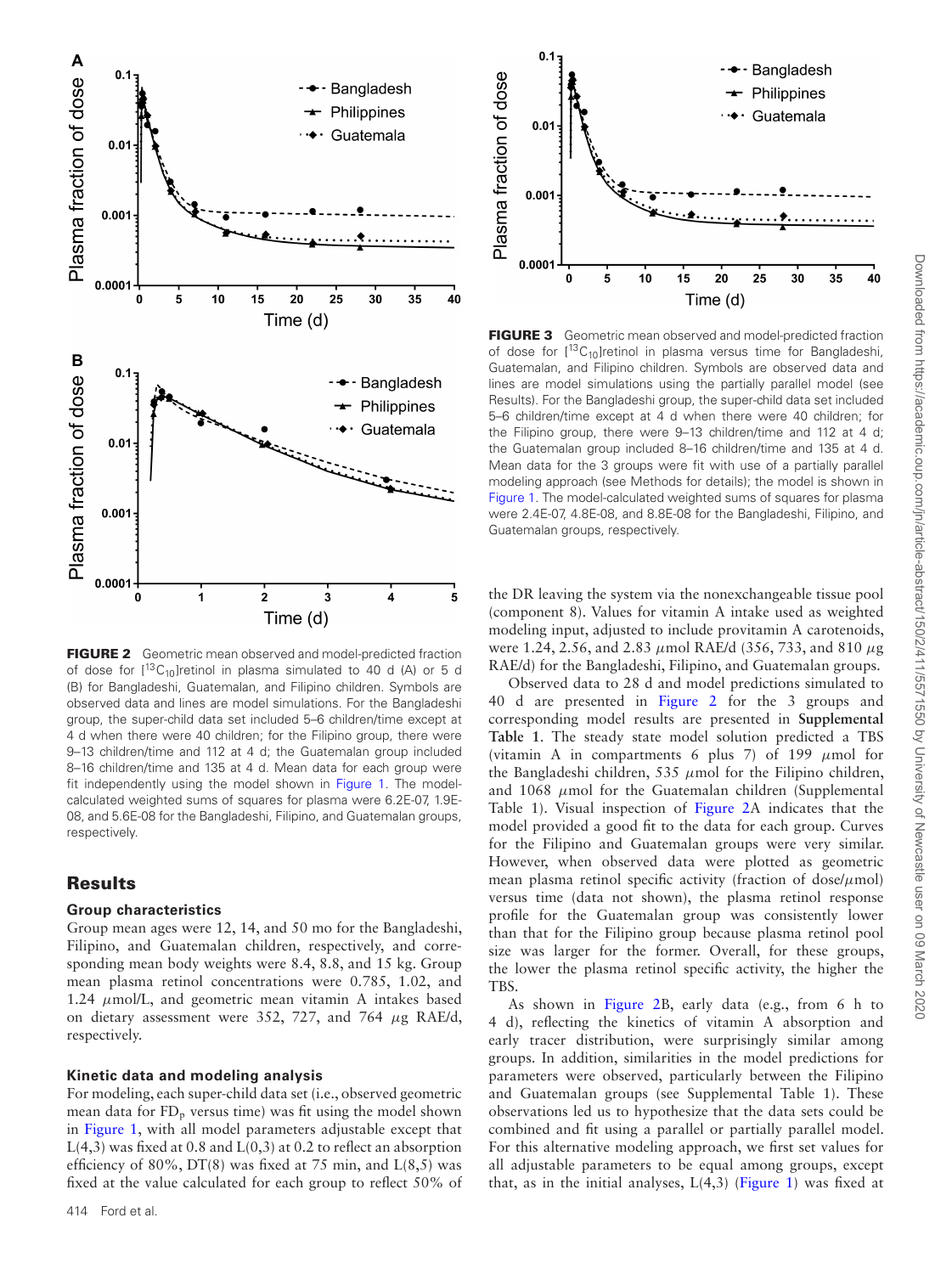<span id="page-4-1"></span>**TABLE 1** Model-derived retinol kinetic parameters for 3 groups of young children<sup>[1](#page-4-0)</sup>

| Parameter                   | <b>Bangladesh</b> | Philippines | Guatemala |
|-----------------------------|-------------------|-------------|-----------|
| $DT(3)$ , d                 | 0.206             | 0.206       | 0.206     |
| $L(4,3)$ , d <sup>-1</sup>  | 0.8               | 0.8         | 0.8       |
| $L(0,3)$ , $d^{-1}$         | 0.2               | 0.2         | 0.2       |
| $L(5,4)$ , d <sup>-1</sup>  | 2.15              | 1.22        | 1.22      |
| $L(7,5)$ , d <sup>-1</sup>  | 13.9              | 3.07        | 3.07      |
| $L(5,7), d^{-1}$            | 1.59              | 0.340       | 0.340     |
| $L(6,5)$ , d <sup>-1</sup>  | 12.3              | 12.3        | 12.3      |
| $L(5,6)$ , $d^{-1}$         | 0.0217            | 0.00884     | 0.00884   |
| $L(10,6)$ , d <sup>-1</sup> | 0.00246           | 0.00194     | 0.00108   |
| $L(8,5), d^{-1}$            | 1.30              | 2.21        | 1.34      |
| DT(8), d                    | 0.052             | 0.052       | 0.052     |
| $L(10,8)$ , d <sup>-1</sup> |                   | 1           | 1         |

<span id="page-4-0"></span>1Values are model-predicted fractional transfer coefficients [L(I, J)s, or the fraction of retinol in compartment J transferred to compartment I each day] and delay times [DT(I)s, or delay time spent in compartment I] determined for geometric mean data sets for Bangladeshi, Filipino, and Guatemalan children using the model shown in [Figure 1.](#page-2-0) For the Filipino and Guatemalan groups, results were calculated using a partially parallel model in which values for the following parameters were set equal between groups: DT(3), L(5,4), L(7,5), L(5,7), L(6,5), and L(5,6). For the Bangladeshi group, values for DT(3) and L(6,5) were set equal to those in the other 2 groups but values for L(5,4), L(5,6), L(7,5), and L(5,7) were independent and adjustable in the model. For all 3 groups, L(10,6) was adjustable and independent. In addition, L(8,5) was fixed for each group at the value calculated to be 50% of the disposal rate/M(5) (see Methods) and DT(8) was fixed at 75 min. See Supplemental Table 2 for corresponding statistical uncertainties for parameters.

 $(0.8, L(0,3))$  at  $(0.2, L(8,5))$  at the calculated value for each group, and DT(8) was 75 min. Because model predictions were not compatible with the observed plasma tracer data for all groups, we systematically changed specific adjustable parameters to be independent (i.e., not equal), as needed. We found that, for the model to accurately predict the value for dietary intake used as weighted input and to obtain 50% loss from the larger exchangeable storage compartment 6, the fractional loss from that compartment  $[L(10,6)]$  needed to be independent among groups. After detailed examination, differences were noted in tracer redistribution from and recycling to plasma for the Bangladeshi group compared to the others, and thus values for  $L(5,4)$ ,  $L(7,5)$ , and  $L(5,7)$  were made independent for that group. In addition, there was more extensive recycling in Bangladeshi children, who had lower vitamin A intakes and stores compared to the other groups, and thus the value for  $L(5,6)$  was also made independent. In summary, for the final partially parallel model, one adjustable parameter [L(10,6)] was independent among groups; in addition, L(5,4), L(7,5),  $L(5,7)$ , and  $L(5,6)$  were independent for the Bangladeshi group; the remaining adjustable parameters were set equal for the 3 groups (see **Supplemental WinSAAM Deck**). As shown in [Figure 3,](#page-3-1) the final model fits to the 3 data sets using the partially parallel model are indistinguishable from those obtained when each group's super-child data set was modeled independently [\(Figure 2A](#page-3-0)). Use of the partially parallel model (compared with fitting the data sets independently) provided a more robust fit to the data by increasing the degrees of freedom (from 0.57 to 1.5); also model parameters were estimated with more confidence and parameter identifiability was improved (**Supplemental Table 2**); thus, results are presented for this approach.

Final kinetic parameters (fractional transfer coefficients and delay times) determined using the partially parallel model are shown in **[Table 1](#page-4-1)** and their statistical uncertainties are

<span id="page-4-3"></span>**TABLE 2** Steady state compartment masses, transfer rates, and other model-derived parameters for 3 groups of young childre[n1](#page-4-2)

| Parameter                                  | Bangladesh | Philippines | Guatemala |
|--------------------------------------------|------------|-------------|-----------|
| Compartment masses, $\mu$ mol              |            |             |           |
| M(4)                                       | 0.453      | 1.67        | 1.85      |
| M(5)                                       | 0.382      | 0.462       | 0.848     |
| M(6)                                       | 195        | 529         | 1054      |
| M(7)                                       | 3.34       | 4.17        | 7.65      |
| <b>TBS</b>                                 | 198        | 533         | 1062      |
| Transfer rates, $\mu$ mol/d                |            |             |           |
| U(3)                                       | 1.22       | 2.56        | 2.83      |
| R(5,4)                                     | 0.974      | 2.04        | 2.26      |
| R(7,5)                                     | 5.31       | 1.42        | 2.60      |
| R(5,7)                                     | 5.31       | 1.42        | 2.60      |
| R(6,5)                                     | 4.70       | 5.68        | 10.4      |
| R(5,6)                                     | 4.23       | 4.68        | 9.32      |
| R(10,6)                                    | 0.480      | 1.03        | 1.14      |
| R(8,5)                                     | 0.497      | 1.02        | 1.14      |
| Absorbed and retained, %                   | 76.2       | 69.9        | 73.6      |
| Disposal rate, $\mu$ mol/d                 | 0.976      | 2.05        | 2.27      |
| Days of stores, d                          | 203        | 260         | 467       |
| System fractional catabolic rate, $d^{-1}$ | 0.00492    | 0.00384     | 0.00214   |

<span id="page-4-2"></span><sup>1</sup>Values are compartment masses  $[M(II)]$ , or  $\mu$ mol of vitamin A in compartment I (see [Figure 1\)](#page-2-0)] and transfer rates [R(I, J), or the rate of transfer of retinol in compartment J to compartment I each day] calculated using a steady state solution in WinSAAM; TBS =  $M(6) + M(7)$  and disposal rate = R(10,6) + R(8,5); the % of ingested vitamin A that was absorbed and retained in stores was calculated as

 ${([R(6,5) + R(7,5)] / [R(6,5) + R(7,5) + R(8,5)] \times 0.8} \times 100$ , based on the assumption that 80% of the dose was absorbed; days of vitamin A stores were calculated as TBS/disposal rate and the system fractional catabolic rate was calculated as vitamin A disposal rate/TBS. TBS, total body stores.

presented in Supplemental Table 2. The model predicted that it took 5 h [DT(3)] for retinol absorption, incorporation into chylomicrons, and chylomicron metabolism until uptake of chylomicron remnants by hepatocytes (compartment 4; [Figure 1\)](#page-2-0). For the Bangladeshi children, whose dietary vitamin A intakes were lower, hepatocyte chylomicron-derived retinol was mobilized into plasma bound to retinol-binding protein ∼2 times faster than in the other groups. Similarly, in the Bangladeshi group, 28 pools of plasma retinol were turned over each day, compared with ∼17 pools for the Filipino and Guatemalan groups, with 50% and <20%, respectively, of that plasma turnover transferred to the smaller exchangeable pool (compartment 7). Thus, for the Filipino and Guatemalan children, larger portions of plasma retinol turnover (70% and 74%) were transferred to the larger exchangeable pool (compartment 6; presumably retinyl esters). For all groups, <13% of retinol left plasma irreversibly via nonexchangeable tissues (component 8). In addition, 159% of the smaller exchangeable pool recycled to plasma each day for the Bangladeshi group compared to 34% for the Filipino and Guatemalan groups, whereas ∼2% and 0.9%, respectively, of the larger exchangeable pool recycled each day. Although differences were subtle, the fraction of the larger pool that was irreversibly lost each day increased as vitamin A stores decreased.

Steady state model predictions are presented in **[Table 2](#page-4-3)**. Results showed that, for the Bangladeshi children, the mass of retinol in hepatocytes [M(4)] was about 25% of that predicted for the Filipino and Guatemalan children, presumably reflecting the lower vitamin A intake for the former group. Plasma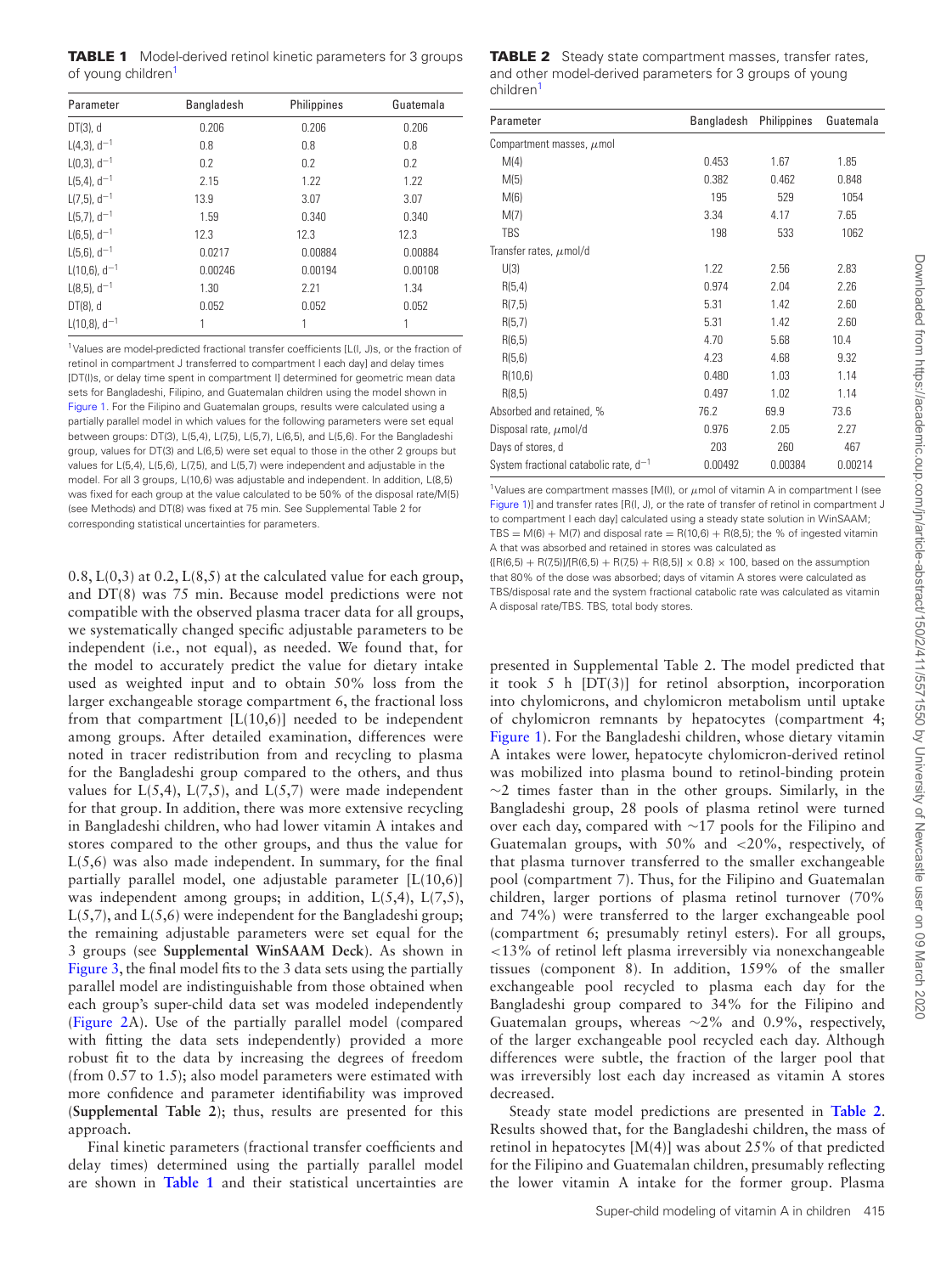<span id="page-5-1"></span>

| Parameter                          | <b>Bangladesh</b> | Philippines | Guatemala |
|------------------------------------|-------------------|-------------|-----------|
| Mean transit time                  |                   |             |           |
| $\bar{t}$ (5), h                   | 0.873             | 1.36        | 1.44      |
| $\bar{t}$ (6), d                   | 41.4              | 92.8        | 101       |
| $\bar{t}$ (7), d                   | 0.629             | 2.94        | 2.94      |
| Residence time                     |                   |             |           |
| $T(5,5)$ , d                       | 0.392             | 0.226       | 0.374     |
| $T(6,5)$ , d                       | 200               | 258         | 465       |
| $T(7,5)$ , d                       | 3.42              | 2.04        | 3.37      |
| $\bar{T}$ (SYS), d                 | 204               | 260         | 469       |
| Plasma recycling number $[v(5)]$   | 9.77              | 2.97        | 5.25      |
| Plasma recycling time $[tt(5), d]$ | 20.8              | 87.5        | 89.2      |

<span id="page-5-0"></span><sup>1</sup>Values are mean transit times  $[\bar{t}(7)]$ , or the mean of the distribution of times that retinol entering compartment I spends there before leaving reversibly or irreversibly]; residence times [ $\overline{T}$ (I,5), or the mean of the distribution of times that retinol spends in compartment I after reaching plasma compartment 5]; plasma recycling number, or the average number of times retinol recycles to plasma before leaving plasma irreversibly, and recycling time, or the time required for an average retinol molecule leaving plasma to cycle back to plasma. For more details on calculations, see reference [2.](#page-7-1)

retinol pool [M(5)] was ∼2 times larger in the Guatemalan children compared with the 2 younger groups because this pool's size is dependent on age and body weight. For all groups, the mass of vitamin A in compartment 7 was 0.7– 1.7% of that in compartment 6. Vitamin A in the larger extravascular pool was lowest (195  $\mu$ mol) in the Bangladeshi children; it was 2.7 and 5.4 times higher in the Filipino and Guatemalan children, respectively; nearly all of TBS (198, 533, and 1062  $\mu$ mol, respectively) was accounted for by this pool.

Also shown in [Table 2](#page-4-3) are vitamin A transfer rates between compartments. Results indicate that both the rate of plasma turnover to the larger exchangeable storage pool and recycling from that pool to plasma were ∼2 times higher in the Guatemalan children compared to the other groups. For all groups, the % of the dose that was absorbed and retained, assuming 80% absorption efficiency, ranged from 70% to 76%. Vitamin A DR was ∼2 times higher in the Filipino and Guatemalan children compared to the Bangladeshi children; this finding is directly related to differences in dietary intake across groups. The model predicted that the Bangladeshi children had 6.7 mo of vitamin A stores compared with 8.5 mo for the Filipino children and 15.4 mo for the Guatemalan children; the same trend is seen for the system fractional catabolic rate, which is the inverse of days of stores.

Additional calculated and time-related kinetic parameters for the groups are shown in **[Table 3](#page-5-1)**. For the Bangladeshi children, transit time in both plasma and the larger exchangeable pool was ∼2 times faster than for the Filipino and Guatemalan children and transit time in the smaller exchangeable pool was ∼5 times faster. In addition, the number of times retinol recycled back to plasma was highest in the Bangladeshi children (10, compared to 3 in the Filipino children and 5 in the Guatemalan children). Recycling time was similar to transit time in the larger exchangeable pool for the Filipino and Guatemalan children and half that for the Bangladeshi children. Overall, the system residence time was highest for the Guatemalan children (469 d) at more than ∼2 times higher than for the others.

# **Model-predicted RID equation coefficients**

We used the final super-child modeling results obtained using the partially parallel model to calculate values for the composite coefficient (*FaS*) for use in an RID equation. Values for *FaS* at 4 d were 1.58 for the Bangladeshi group, 2.44 for the Filipino group, and 2.93 for the Guatemalan group; values calculated for each day from 4 to 28 d are presented in **Supplemental Table 3**.

## **Discussion**

In this work, we applied compartmental modeling and a population-based (super-child) approach to estimate wholebody retinol kinetics, TBS, and group-specific RID coefficients in groups of young Bangladeshi, Filipino, and Guatemalan children as part of the GloVitAS project. Model-predicted total body vitamin A stores were 198, 533, and 1062  $\mu$ mol, respectively, for the 3 groups (aged 9–17, 12–18, and 35– 65 mo), presumably reflecting differences in assessed vitamin A intakes (352, 727, and 764  $\mu$ g RAE/d) and high-dose vitamin A supplementation. Our analyses demonstrate the usefulness of the super-child modeling approach for quantifying vitamin A kinetics in children, in whom frequent and repeated blood sampling is generally not feasible. For the GloVitAS studies, 2 blood samples were collected from most subjects and then composite tracer response curves were analyzed; similar population-based approaches are recommended in pediatric pharmacokinetics [\(29\)](#page-7-24) and have been used previously in the vitamin A field [\(8,](#page-7-7) [11,](#page-7-10) [12\)](#page-7-11). Based on our current work, we recommend several changes in the experimental design used for future super-child studies; as detailed in the **Supplemental Discussion**, these include a sample size of 60 children/group, with all children sampled at 7 d for estimation of TBS by RID, and a study length of 5 h to 42 d, with 13 sampling times.

Although vitamin A intake data were collected as part of each GloVitAS study, we did not originally see this information as key to the modeling aspects of the project. However, in light of recent work [\(28,](#page-7-23) [30\)](#page-7-25), we included an estimate of vitamin A intake as weighted input during modeling. Although intake data have been included in 2 other modeling studies [\(8,](#page-7-7) [30\)](#page-7-25), and their usefulness has been confirmed by Green's laboratory using theoretical data [\(28\)](#page-7-23), the current work represents the first multisite vitamin A modeling studies that include vitamin A intake as weighted data. The additional data constrain the model and lead to more accurate definition of the terminal slope of the plasma isotope response curves, a factor required for accurate prediction of TBS, especially if modeling reveals that studies were not of optimal duration. This appears to be the case for the Filipino and Guatemalan children, for whom composite tracer response data [\(Figures 2A](#page-3-0) and [3\)](#page-3-1) did not reach a terminal slope by 28 d. In consideration of these factors, we conclude that inclusion of vitamin A intake data results in increased confidence in model predictions. In fact, when vitamin A intake was not included in the model, the predicted terminal slope was much steeper for the Filipino and Guatemalan groups. This resulted in TBS predictions that were only 21% of the values predicted when intake was included; also model-predicted intakes were 260% and 410% higher, respectively, than the adjusted intake used as weighted data. In the case of the Bangladeshi group, when intake was not included, the terminal slope converged to zero, resulting in a 36% higher predicted TBS, and model-predicted intake was only 14% of the adjusted intake compared to when intake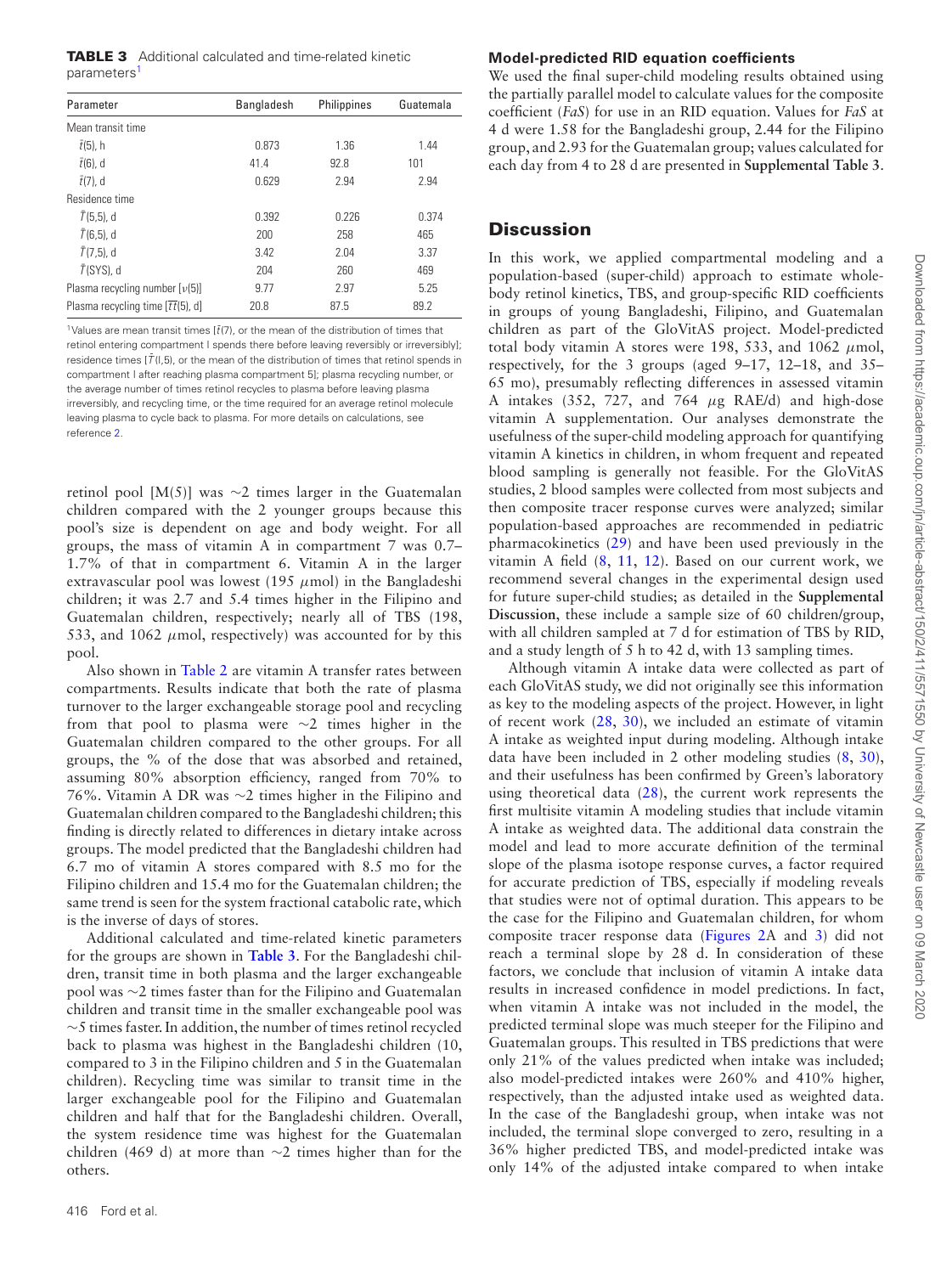data were included. Addition of intake data also prevented the terminal slope from converging to zero in our work with Lopez-Teros et al. [\(8\)](#page-7-7). As we have previously shown using theoretical data [\(28\)](#page-7-23), addition of a reasonable estimate of intake  $(\pm 50\%$  of the actual value) is sufficient. Thus, we recommend including vitamin A intake data in future modeling studies.

Another new aspect of this work is that, in contrast to previously published models of vitamin A metabolism [\(4,](#page-7-3) [8\)](#page-7-7), the current model [\(Figure 1\)](#page-2-0) includes system output from a nonexchangeable tissue pool (delay component 8) as well as from the large extravascular storage pool (compartment 6). Both component 8 and compartment 6 comprise extravascular tissues that take up retinol from plasma (compartment 5); however, once retinol enters component 8, it is destined for irreversible utilization, whereas it can either be used or recycled to plasma from compartment 6. We hypothesize that the pathway from plasma to component 8 reflects the likelihood that some of the retinol taken up from plasma by tissues  $(31)$  is catabolized to retinoic acid or other metabolites. This pathway represents the portion of the incoming labeled vitamin A dose that is "absorbed but not retained" as proposed in earlier work  $(24-26)$ .

The original super-child modeling protocol designed for the GloVitAS studies was based on a model with only 1 extravascular compartment (a large storage compartment representing TBS); sensitivity analysis [\(32\)](#page-7-27) was used to determine the minimum number and timing of blood samples. We found that the current data sets required a model with 2 exchangeable extravascular compartments but, because of the inclusion of vitamin A intake as weighted data and with fixing the value for  $L(8,5)$ , the sampling protocol was still sufficient to identify the model structure. Application of a partially parallel model, in which some parameters were set equal among groups, resulted in better identification of model parameters (Supplemental Table 2) as well as similar agreement between model predictions and the observed data to that when the groups were modeled individually [\(Figures 2A](#page-3-0) and [3\)](#page-3-1). In addition, for all groups, predictions of TBS were within ∼1% using the 2 modeling approaches [\(Table 2](#page-4-3) and Supplemental Table 1).

Although there is limited published information on vitamin A kinetics in children, some useful comparisons can be made between the current results and data published by Lopez-Teros et al. in 2017 [\(8\)](#page-7-7). In that study of young Mexican children, retinol kinetics were even faster than those determined here for the Bangladeshi children and much faster than those observed for the Guatemalan and Filipino children. For example, secretion of diet-derived retinol from hepatocytes [L(5,4), [Figure 1\]](#page-2-0) was ∼10 times faster in the Mexican subjects and ∼2 times faster in the Bangladeshi children than in the Filipino and Guatemalan children. In addition, the Mexican and Bangladeshi children had a smaller mass of retinol in hepatocyte compartment 4 (∼6% and 25% of the value predicted for the other 2 groups). These differences likely reflect the lower assessed vitamin A intakes by the Mexican and Bangladeshi children compared with those of the Filipino and Guatemalan children (on average,  $\lt$  400  $\mu$ g RAE/d compared with  $>700 \mu$ g RAE/d) and may suggest saturation of hepatocyte retinol-binding protein during times of high vitamin A intake. For the former groups, retinol turnover from plasma was faster (28 and 85 pools/d) compared to the latter (∼17 pools/d), with a larger portion of this turnover transferred to the smaller exchangeable pool (compartment 7) compared to the larger compartment 6. Moreover, recycling of retinol from tissues to plasma was higher in the Mexican and Bangladeshi groups (65 and 10, respectively, compared with 3–5 for the Filipino and Guatemalan groups); also, fractional recycling from compartment 6, as well as from compartment 7, to plasma was faster (∼2%/d for the Mexican and Bangladeshi children and 0.09%/d for the other 2 groups). Taken together, these results suggest that lower vitamin A intakes, such as in the Mexican and Bangladeshi children, may increase retinol recycling and mobilization of vitamin A stores to maintain plasma retinol homeostasis.

Some interesting ideas emerge by comparing TBS in light of vitamin A intakes among the 3 groups studied here and Mexican children aged 3–6 y (TBS,  $862 \mu$ mol) [\(12\)](#page-7-11) and 1– 3 y (TBS, 844  $\mu$ mol) [\(8\)](#page-7-7). First, assuming vitamin A intakes were relatively similar for the 2 groups of Mexicans, results for TBS suggest that children may have reached a balanced state by age 1–3 y and that vitamin A stores were maintained by adequate and balanced intakes. In contrast, the surprisingly similar vitamin A kinetics but different TBS in the Filipino (12–18 mo; 533  $\mu$ mol) and Guatemalan children (35–65 mo; 1062  $μ$ mol) studied here may suggest a different response. Specifically, because high vitamin A intake can lead to positive vitamin A balance, one might hypothesize that if the Filipino children continue to consume high amounts of vitamin A, in 2–4 y, TBS might reach or surpass the value predicted for the Guatemalan children.

In addition to estimating TBS and retinol kinetics for groups in the current studies, we also used the model to calculate groupspecific values for the time-variant RID equation coefficient *FaS* (Supplemental Table 3). Values at 4 d were 1.58 (Bangladeshi children), 2.44 (Filipino children), and 2.93 (Guatemalan children); these will be used, along with plasma retinol specific activity at 4 d, to estimate TBS in individual children in the detailed publications about each study. Current values for *FaS* at 4 d are similar to those reported by Lopez-Teros et al. in Mexican children aged  $1-3$  y  $(8)$  and  $3-6$  y  $(12)$   $(1.85$  and 2.30, respectively). As more studies are completed, it will be worth comparing values for the composite coefficient across populations and at different times to determine whether there is a universal time and *FaS* value that could be used in various populations.

In summary, our results demonstrate the power of applying compartmental analysis to super-child data sets to obtain information on group retinol kinetic parameters, TBS, and the composite RID coefficient. Although TBS can be estimated in individual children using RID after collection of only 1 blood sample, investigators can obtain additional useful information on population retinol kinetics and a more accurate estimate of the RID coefficient *FaS* by collecting 1 other sample as part of a super-child design. Such information is important in assessing the impact of intervention programs on vitamin A status in children.

#### **Acknowledgments**

We gratefully acknowledge the many substantial contributions of KH Brown (University of California, Davis) to the GloVitAS project and to the modeling results described here. We also thank NA Afsar and MJ Alam (Bangladesh), JC Miller, MFD Reario, A Stormer, E Lafuente, R Bitantes, PJD Pacheco, MV Capanzana, CVD Cabanilla, and AC Mallillin (the Philippines), and P Melgar and KI Reyes (Guatemala) who carried out the studies described. The authors' responsibilities were as follows—MHG, GL, MJH, SMA, and DIMC: designed the studies; JLF and MHG: did the modeling and